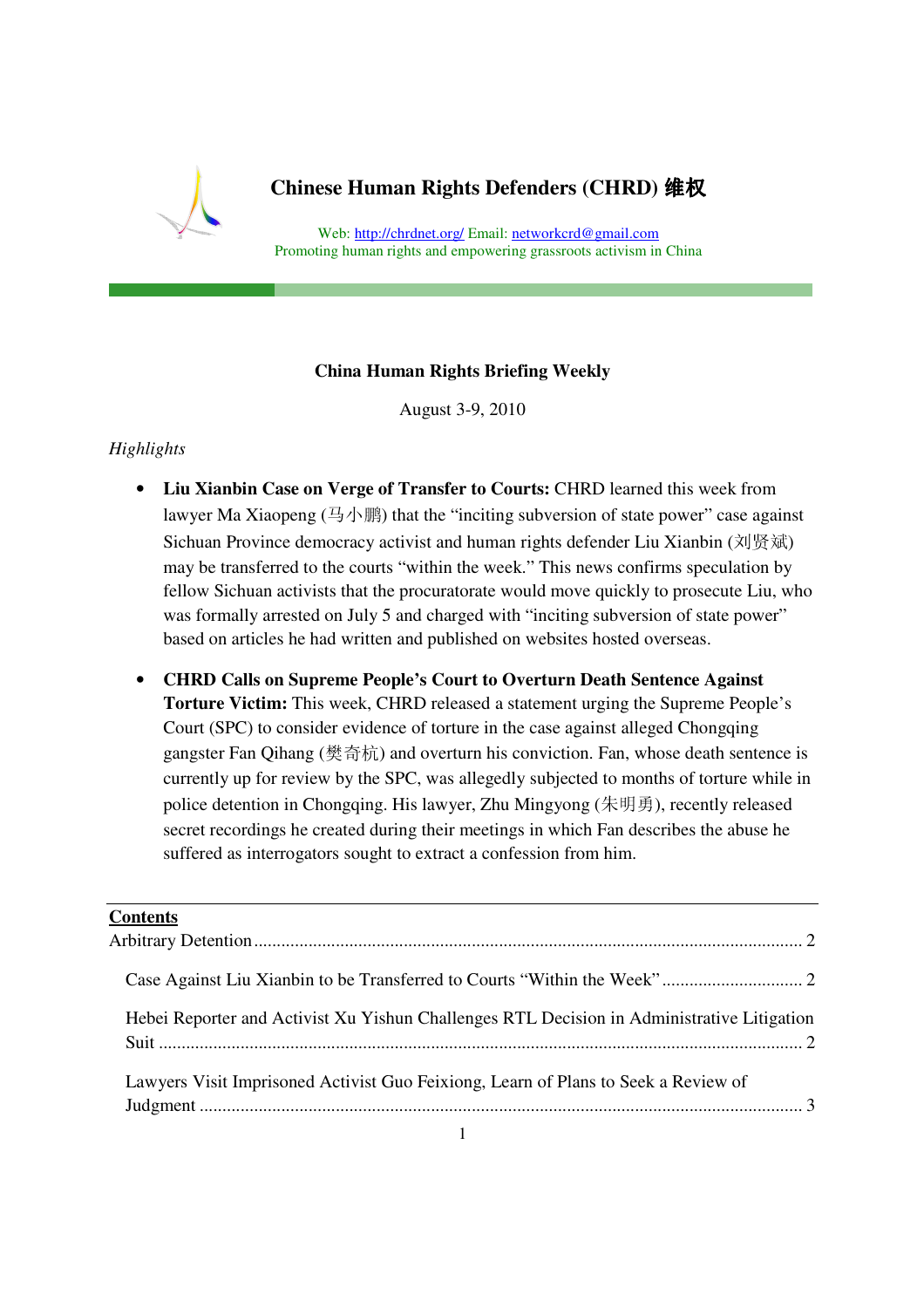| Police in Beijing Summon Lawyer and Activist for Questioning Regarding Proposed Lawyers   |  |
|-------------------------------------------------------------------------------------------|--|
|                                                                                           |  |
| China's Highest Court Must Overturn Death Sentence Based on Confession Extracted by       |  |
| CHRD Issues "Appraisal and Suggestions Regarding Two Regulations on Illegal Collection of |  |
|                                                                                           |  |
| Arrest Warrants for Defamation to Require Approval of Higher-Level Procuratorate  4       |  |

### **Arbitrary Detention**

### **Case Against Liu Xianbin to be Transferred to Courts "Within the Week"**

On the morning of August 9, Chengdu lawyer Ma Xiaopeng (马小鹏) contacted Suining City Procuratorate department chief Li Hongzhi (李虹志) to enquire about the status of his client Liu Xianbin's (刘贤斌) case. Li informed lawyer Ma that the investigation into the "inciting subversion of state power" charge against Liu was "basically complete," and that the case would be sent to the court "within this week." This news confirms speculation by fellow Sichuan activists that the procuratorate would move quickly to prosecute Liu's case. Liu was criminally detained on June 28 and formally arrested on suspicion of "inciting subversion of state power" on July 5. He is currently being held in the Suining City Detention Center. (CHRD)<sup>i</sup>

# **Hebei Reporter and Activist Xu Yishun Challenges RTL Decision in Administrative Litigation Suit**

On August 6, the Xinshi District Court administrative tribunal held a court session in Baoding City, Hebei Province's Gaoyang Re-education through Labor (RTL) Camp to hear an administrative litigation lawsuit brought by reporter and activist Xu Yishun (徐义顺, pen name Kong Fanzhong [孔繁重]). Xu's suit challenged the Baoding City RTL Management Committee's May 25, 2010, decision to send him to one and a half years of RTL for "fraud;" according to Xu's lawyer, Liu Peifu (刘培福), the allegation of "fraud" has "no factual basis." The hearing ended without a verdict being issued. Xu's relative Liu Nanping ( $\overrightarrow{\mathcal{A}}$ )  $\overrightarrow{H}$ ), who attended the hearing, reported that Xu's health appeared "much worse" than the last time she saw him. Liu believes that Xu's heart disease has worsened since his detention began, and that he is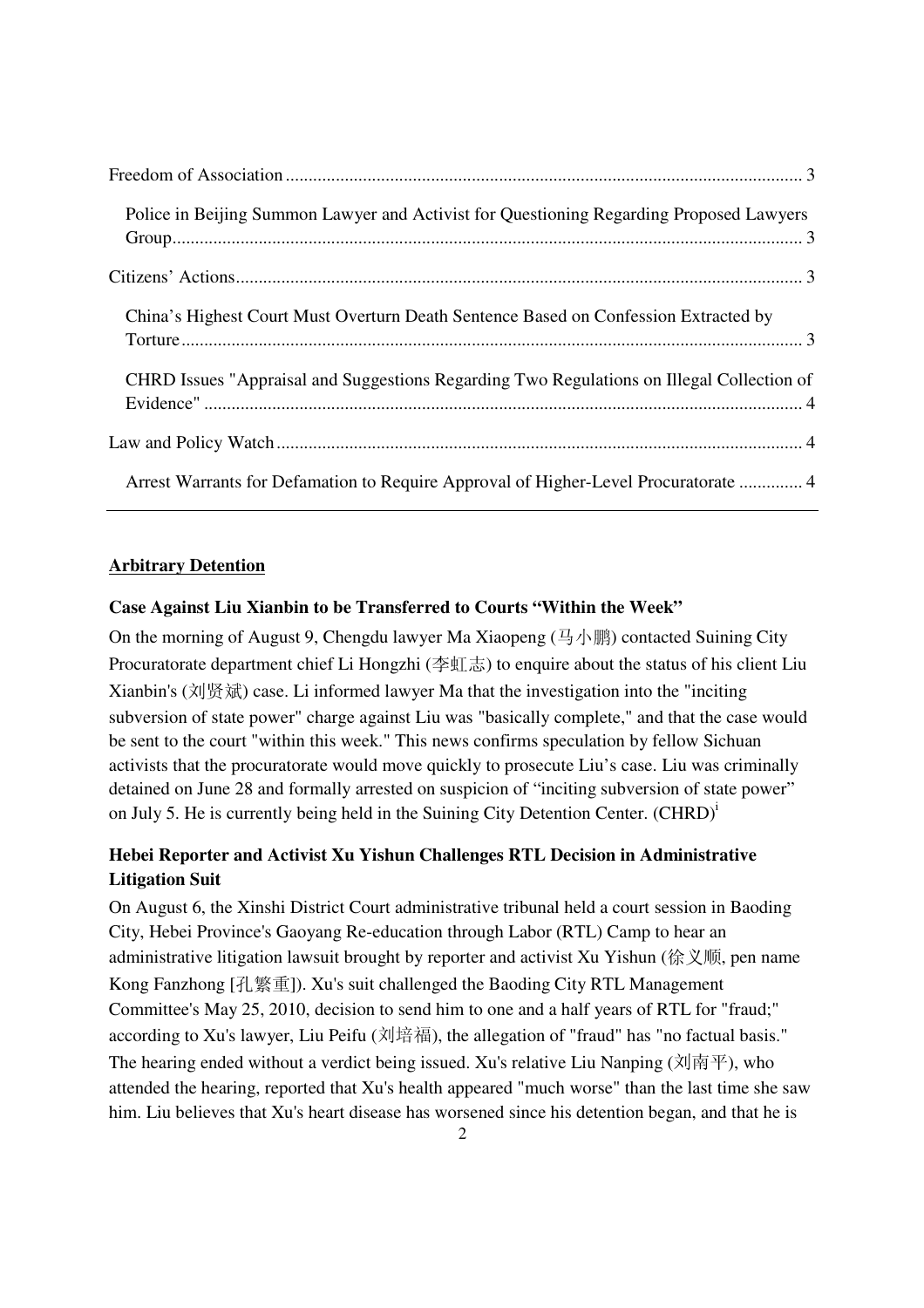still suffering the effects of a beating by fellow detainees earlier this year which left him with ear injuries and hearing damage. It is believed that Xu's detention has come in retaliation for his activism, which includes taking a trip in late April 2010 to visit Yuan Weijing (袁伟静), the wife of imprisoned Shandong human rights defender Chen Guangcheng (陈光诚). (CHRD)<sup>ii</sup>

# **Lawyers Visit Imprisoned Activist Guo Feixiong, Learn of Plans to Seek a Review of Judgment**

On July 8, lawyers Li Baiguang (李柏光) and Liu Peifu (刘培福) were able to meet with imprisoned activist Guo Feixiong (郭飞雄, real name Yang Maodong [杨茂东]) in Guangdong Province's Meizhou Prison. During the 45-minute meeting, Guo presented the lawyers with a copy of a document he had drafted stating his reasons for seeking a review of the judgment, which recounts the torture to which he was subjected during the investigation of his case. Guo also told the lawyers that he had not appealed his conviction for "operating an illegal business" in 2007 because he thought the judgment so absurd that there was no use in challenging it. According to the lawyers, Guo appeared to be in reasonable health.  $(CHRD)^{iii}$ 

### **Freedom of Association**

### **Police in Beijing Summon Lawyer and Activist for Questioning Regarding Proposed Lawyers Group**

On the afternoon of August 5, officers from the National Security Unit of the Beijing Public Security Bureau separately summoned human rights lawyer Yang Huiwen (杨慧文) and human rights activist Zhao Changqing (赵常青). Yang and Zhao were reportedly questioned primarily about plans to organize a group of lawyers dedicated to defending the rights of petitioners. Officers also confiscated a copy of *Charter 08*, three personal notebooks, and a copy of the book *Remembering Lin Zhao* from Zhao Changqing's home. Other Beijing activists, including Bai Dongping (白东平) and Hu Shigen (胡石根), were previously summoned and questioned regarding the lawyers group.  $(CHRD)^{iv}$ 

### **Citizens' Actions**

# **China's Highest Court Must Overturn Death Sentence Based on Confession Extracted by Torture**

On August 3, CHRD issued a statement regarding the death sentence against Fan Qihang (樊奇 杭), which is currently being reviewed by the Supreme People's Court. Based on secret recordings produced by his lawyer Zhu Mingyong (朱明勇), which Zhu made public last week, CHRD believes that Fan was subjected to months of torture at the hands of police in Chongqing. CHRD urges the Supreme People's Court to overturn the death sentence against Fan, which was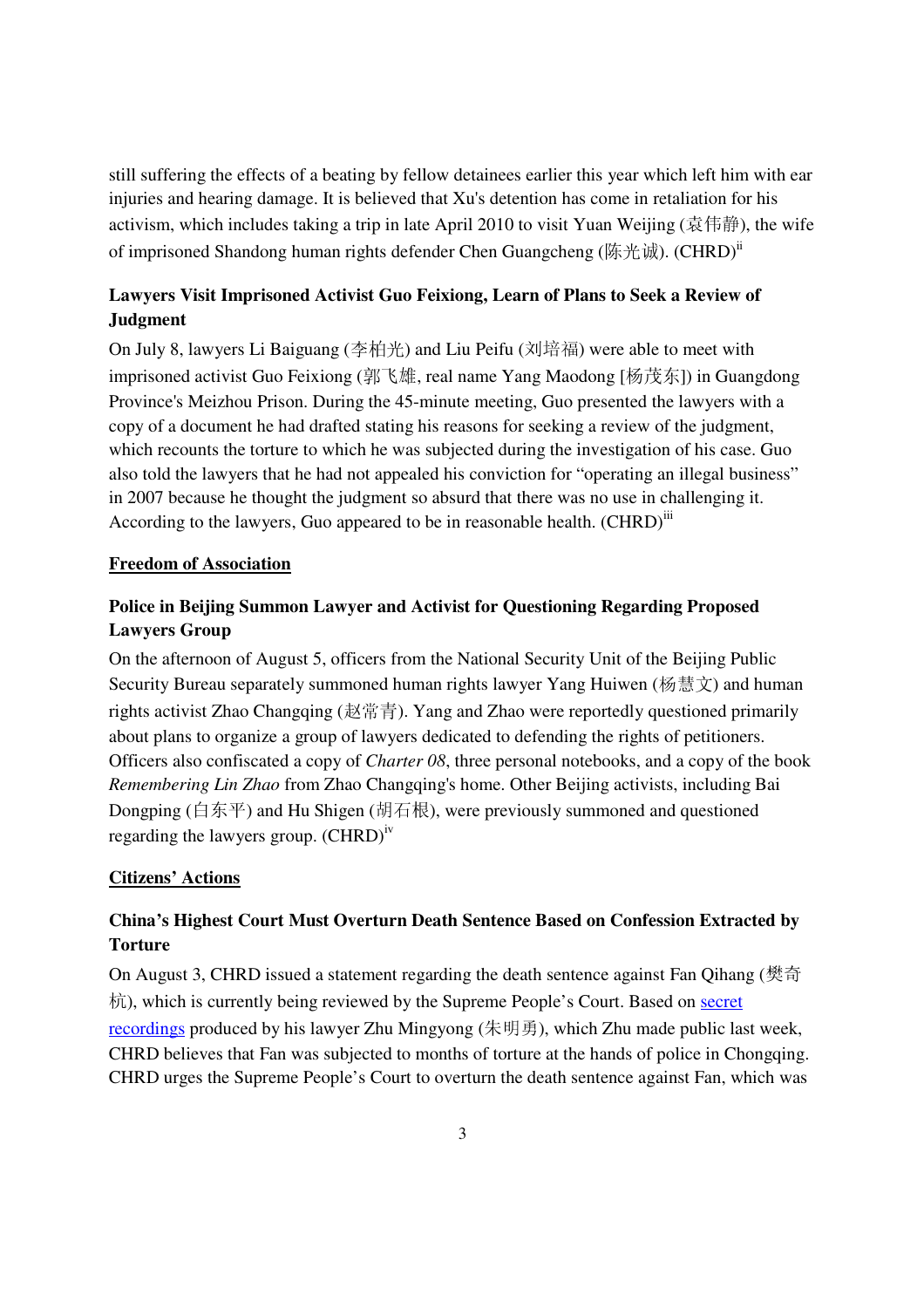handed down solely on the basis of a confession extracted through torture. For the full statement (in English), please click here.

# **CHRD Issues "Appraisal and Suggestions Regarding Two Regulations on Illegal Collection of Evidence"**

On August 4, CHRD issued a public letter addressed to the Supreme People's Court, the Supreme People's Procuratorate, the Ministry of Public Security, the Ministry of State Security, and the Ministry of Justice regarding two regulations issued on May 30, 2010- one regulation outlining principles and rules for assessing evidence used in cases involving the death penalty, and the other regarding the exclusion of evidence obtained through illegal methods from criminal trials. The letter outlines a number of concerns with the regulations, particularly with the regulations regarding the exclusion of evidence obtained through illegal methods, and offers concrete proposals for reforming various aspects of the Chinese legal system to better defend the rights of citizens, and protect individuals from torture. For the full text (in Chinese), please click here.

#### **Law and Policy Watch**

#### **Arrest Warrants for Defamation to Require Approval of Higher-Level Procuratorate**

According to notice released on August 7 by the Supreme People's Procuratorate, local prosecutors will have to obtain approval from a higher-level procuratorate before issuing arrest warrants in defamation cases. Saying "[w]e should accurately define the limit between defamation and non-defamation cases and should not consider criticism, accusation or even radical speeches and behaviors to individual officials as defamation," the Supreme People's Procuratorate issued its notice shortly after the highly-publicized case of reporter Qiu Ziming, who was put on a national most-wanted list before having the arrest warrant against him for defamation cancelled. (People's Daily)<sup>v</sup>

Local officials have long used defamation charges to retaliate against individuals for exposing local corruption and rights violations, or for simply calling for investigation into government actions. In one of the most widely-followed defamation cases in recent years, three Fujian netizens- Fan Yanqiong (范燕琼), Wu Huaying (吴华英), and You Jingyou (游精佑)- were convicted of "slander" and sentenced to two, one, and one years in prison, respectively, for posting articles and video online urging government officials to investigate the alleged rape and murder of a young woman. While the requirement that local officials obtain clearance from higher officials demonstrates that the central government is aware of the abuse of this charge by local officials, this new requirement will unlikely to be effective unless the Chinese government takes concrete actions to overhaul its legal and political system to better protect citizens' right to freedom of expression.

*Editors: David Smalls and Lin Sang*